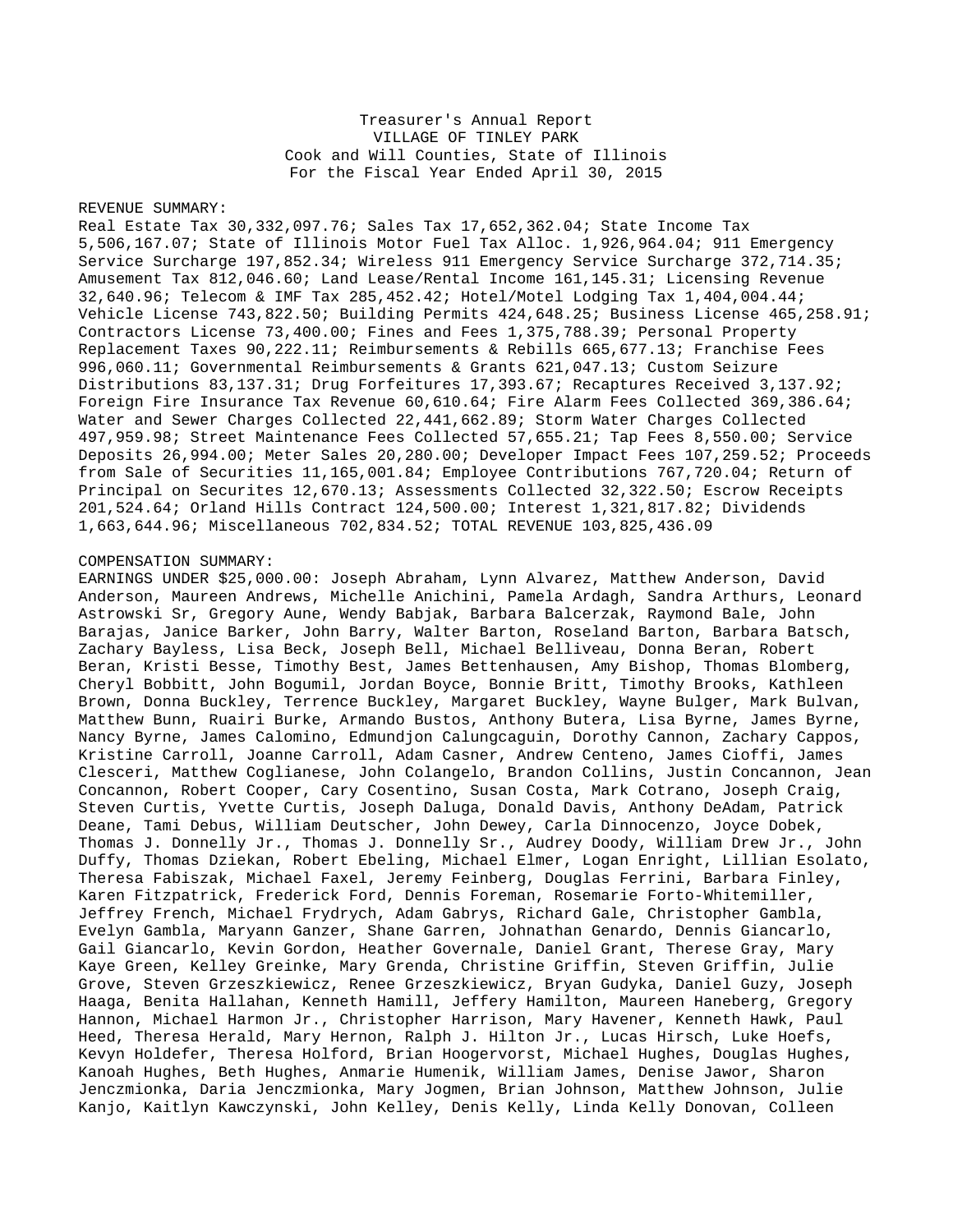Kempton, Kathleen Kilgore, Mark Kircher, Thomas Kirkolis, Carol Klaus, Sherry Klepetka, Mark Klippenstein, Claudia Kolb, Michael Kot, Michael Kot, Debra Kotas, Shane Krivanec, Timothy Kulik, Jeffrey Kushner, Kathleen Lakeberg, Daniel Lauzon, Angelo Lazzara, James Leikel, Patricia Leoni, Jennifer Lilly, George Long, Tracy Lopez, Randy Ludke II, Amy Lukich, Jeffrey Lynch, Diane Lynch, Richard Macias, Mark Madonia, Brian Maher, Dennis Mahoney, Thomas Major, Denise Maly-Politano, Cody Marciano, Jonathon Marcolini, Donald McKay, Bernard McMahon, Sandra Meagher, Janice Michalec, Michael Milazzo, Connor Miller, Matthew Mohan, Lorie Moller, Adam Moller, Tyler Morgan, Candice Morrison, Thomas Mulqueeny Jr., Frank Murdock, William Murray Jr., Matthew Navas, Timothy Neal, Marilyn Nelson, Paul Neuman, Norbert Noel, Joseph O'Dette, Brett Oftedahl, Daniel O'Hearn, Thomas D. O'Sullivan, Lynn Pajon, Virginia Palmera, Kevin Palys, Karen Palys, Ellen Parisi, Terrence Parker, Lisa Patterson, Jason Pavlik, Stanley Pedziwiatr, Norman Pestlin, Melanie Phillips, Lauren Polusky, Pamela Potempa, Brian Pustz, Eric Queen, Scott Rabideau, Todd Rabideau, Nicholas Rada, Mark Rago, Cindy Rauch, Sarah Reed, Eileen Regan, Dennis Reilly, Paul Reyes, Shawn Richards, William Richey, Daniel Robison, Anne Robison, Deborah Robson, Stanley Rodriguez, Bradley Roemer, Jennifer Roney, Matthew Rose, Lindsay Rusch, James Rygula, Justin Rzeszutko, Anthony Salazar Jr., Yuije Sansone, Alan Schellhorn, Richard Scherl, Alexandra Schmeckpeper, Brian Schmidt, Daniel Scholz, David Seaman, Eugene Senese, Donna Serafin, Robert Serafino, David Setzke, Ann Shellberg, Anthony Siemiawski, Samuel Signore, Jordan Sinwelski, Amy Skau, Susan Skoniecke, Grzegorz Skwara, Jason Slager, Nicholas Smith, Jennifer Smith, Cheryl Smith, Joseph Smulevitz, Annette St. John, Michael Stanton, Wayne Starkman, Thomas Staunton, Tyler Sucharzewski, Linda Sullivan, Lenore Sullivan, Matthew Szmigielski, Robert Taylor, Kyle Terry, Kimberly Tessmann, Nathan Thomson, Jacob Thorns, Sarah Tierney, Christopher Tillson, Thomas Tonra Jr., John Tucker, William Turner Jr., Roxane Tyssen, Steven Uthe, Jason Vaccaro, Matthew Vail, Gianni Valsecchi, Michele Vandervliet, James Ventrella, Karen Vernam, Juan Villagrana, Amy Waicekauskas, Jonathan Wick, Matthew Wienke, Michael Wittman, Jeffrey Woodward, Judith Wyman, Gary Yaksich, Megan Young, Pamela Younker, Laura Zalewski, Matthew Zanta, Carol Ziemba, Jason Zimbauer. EARNINGS FROM \$25,000.00 TO \$49,999.99: Rakhshanda Ahmad, Douglas Alba, Rebecca Anderson, Michael Anderson Jr, Susan Bailey, Sharon Beauchamp, James Black, Nicholas Bohlsen, Ronald Bruning, Susan Busz, Robert Buttala Jr, Kathleen Carpenter, Therese Chojnacki, Jean Condon, Adam Culbertson, Joann Cyborski, Bridget Dauksas-Roy, Donald DeBias, Matthew Delestowicz, James DeMarie, Justin Dickey, Carol Dinaso, Thomas Donlan, Graham Dostal, Bryan Duesing, Timothy Ehlers, John Erskine, Douglas Erwin, Martin Figliulo, Liam Fitzmaurice, Jason Freeman, James Gaskill Jr., Julie Gawrysiak, Michael Gilgenberg, Joseph Greco, Timothy Griffin, Jeffery Grigoletti, Ryan Hannon, Arlene Hayes, Gloria Hill Hupe, Susan Hoefferle, Anyaetta Hoopes, Jeffrey Iwanaga, Thomas Jalowiec, James Janda, Sarah Kaishas, Eileen Keating, Glenn Kersten, Gregory King, Joanne Konrath, Michael Kopycinski, Michael Kowski, Michael Kushner, Jason L'Amas, Danielle Luke, Lee Mager, Michael Maher, Anthony Mazziotta, Kathryn McCabe, Katherine McGinnis, Jonathon Merrick, Charles Messina, Brian Millerick, Heather Morandi, Timothy O'Hagan, James Owczarski, Susan Pall, Clarice Pelczarski, Eric Peters, Arthur Pierce, Cynthia Proffitt, William Proper, Kimberly Quainter, Matthew Randall, Patrick Rea, Daniel Reda, Robert Reynolds II, George Rock, Norman Roney, Charles Russ, Vicki Sanchez, Roman Scislowicz, Patricia Sedorook, Tracy Serafino, Malvi Shah, Cynthia Shervino, Rebecca Sierra, Thomas Slepski, Robert Slikas, Veronica Spycher, Phillip Staros, Todd Swartzentruber, Sarah Szluka, James Tamburo, Deborah Thirstrup, Allison Tugend, Mary Tyrus, Leonard Wiencek, Lisa Wilamowski, Lynette Williams, James Wooten, Robert Zamzow, Sharon Zavala. EARNINGS FROM \$50,000.00 TO \$74,999.99: Anthony Andros, Joy Anhalt, Jonathan Bachman, Roger Barton, Jerry Behrens, Karen Beran, Steven Bilka, Samantha Bishop, Ryan Boling, Michelle Boone, Brian Borcherding, Walter Braun, Ava Brescia, Bruce Broda, Jean Bruno, Elizabeth Calomino, Michael Chambers, William Couch, Samuel Cummins, Nancy Donahue, Sharon Dudeck, Nicole Fabiszak, Beth Faulkner, Claudette Flowers, Donna Framke, Gerry Gabriel, Donna Gates, April Geigner, Robert Guest, Lynn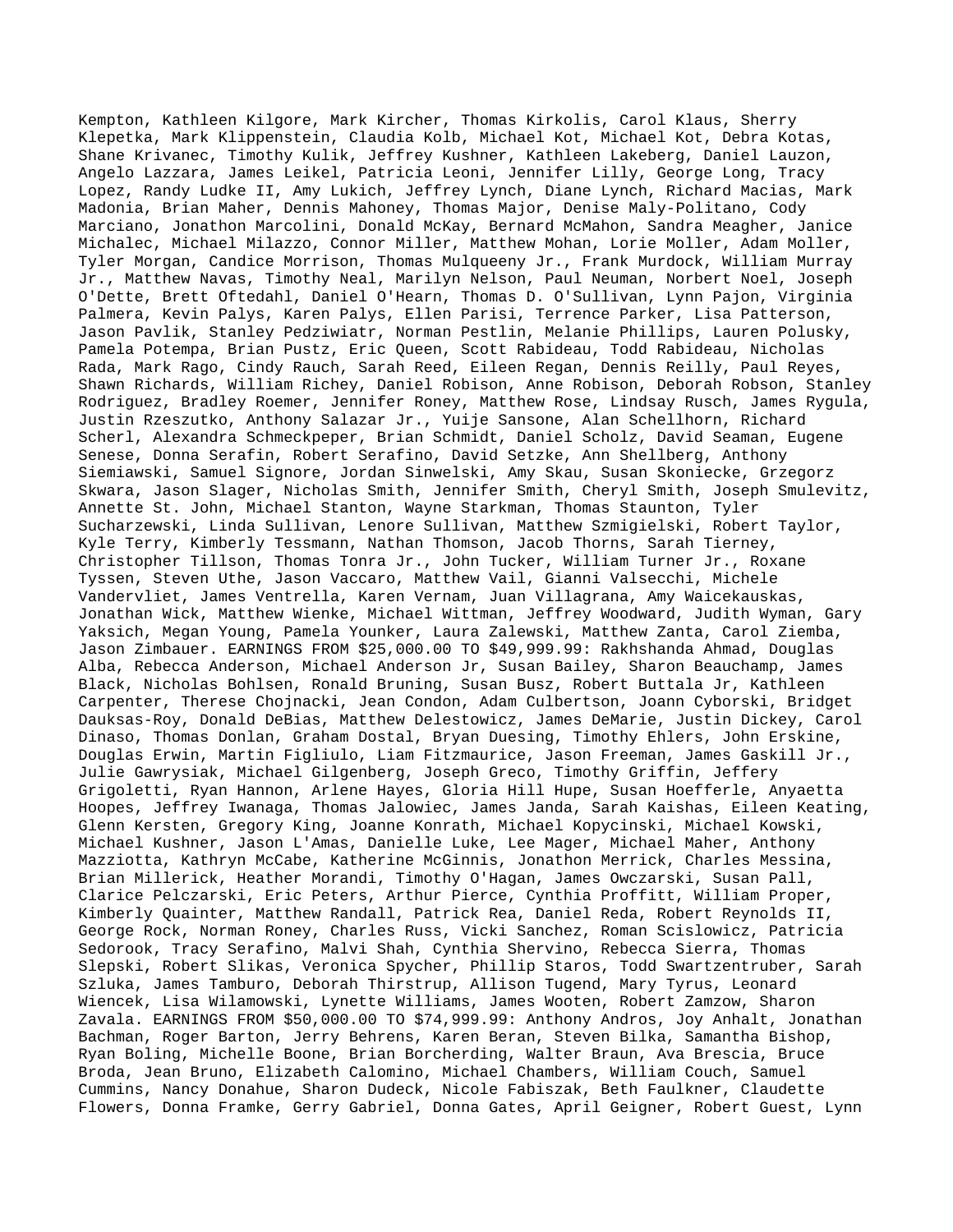Heed, Frances Heinemann, Kevin Hickey, Charles Hillgoth, Ralph J. Hilton, Kenneth Howard, Gregory Jakus, Anthony Kaim, Stephanie Kisler, Paul Klain, Stephen Klotz, Roxanne Konrath, Thomas Krasneck, Morris Laphen, Robin Lauren, Jennifer Lowe, Mark Magalski, Denise Maiolo, Peter Marianovich, Daniel Mazziotta, Mary McCahill, Joseph McClellan, Tasha McDonnell, Lynn Mondry, Meryle Motz, John Nagle, Dina Navas, Larry Nice, Daniel O'Dwyer, Thomas J. O'Sullivan, Diane Panfil, David Peterson, Terri Pignatiello, Michael Prainito, Maryann Pyrzynski, Meghan Samaras, Sharon Sautter, Victoria Sedorook, Sam Shervino, Richard Soga, Edwin Spiewak, Michael Sposato, Chris Stube, Heidi Twomey, Lisa Valley, John Waishwell, Victoria Watson, Scott Wood, Pamela Yurko, Edward Zabrocki, Larry Zielinski. EARNINGS FROM \$75,000.00 TO \$99,999.99: Amelia Bayer, Alan Bechtel, Russell Borrowdale, Nicole Brazitis, Louise Bruning, Enrico Bruno, Catherine Casper, Stephen Clemmer, Derrick Czuchra, Roger Davisson, Susan Dienes, Kristopher Dunn, Joseph Fitzpatrick, Delynn Flannery, Jane Flowers, Edward Fuja, David Galati, Sean Gawron, Ruth Gibson, Laura Godette, Timothy Graves, Steven Grossi, Keith Harvey, Fadi Hasan, Ryan Hruby, Peterson Jennings, Gregory Johnson, Kevin Kelly, Eugene Klimek, Joseph Kocek, John Konrath, Howard Kooima, Thomas Kopanski, Lisa Kortum, Dennis Lindeman, Raymond Lloyd, Gene Lode, Steve Lorendo, Dennis Maleski, Patrick McCain, Walter McGinnis, Zachary Middleton, Phillip Mitchell, Jonathan Mittelman, Burton Montalbano, Charles Montgomery, Richard Porcaro, Duane Pulchinski, Danny Quinn, Steven Roberts, Kenneth Roemer, Jaclyn Romanow, Rudy Rosillo, Laura Sanchez, Andrew Scholz, Eileen Scholz, Donald Shanto, Amy Skorniak, Jennifer Staley, Kenneth Strzelczyk, Anthony Trinidad, Steven Vaccaro, Philip Valois, Jessica Waishwell, Robert Wyleta, Martin Young. EARNINGS FROM \$100,000.00 TO \$124,999.99: Richard Adamski, Ivan Baker, Anthony Balzanto Jr, Troy Barden, Bryan Bishop, Thomas Boling, John Boling, Melissa Bonarek, Kelly Borak, Michael Brown, Patrick Carr, Amy Connolly, Jeffrey Cossidente, Osamah Dajani, Joseph Dinaso, Bob Diorio, Mary Dobyns, David Dorian, Perry Dubish, Douglas Dwyer, Charles Faricelli, William Grabs, T.J. Grady, Kenneth Hill, Patrick Horan, Kevin Horbaczewski, Sonny London, Allen Lorenzen, Timothy Luke, Lorelei Mason, Michael McMahon, Donald McNeely, Frederick Mondt, Michael O'Hern, Timothy Poulos, Jimmy Quinn, Scott Rains, Daniel Riordan, David Schmidt, Robert Shervino, Jason Stoiner, Bryan Szymusiak, Steven Tilton, Heather Trinidad, John Urbanski, Jose Vega Jr., David Walker, Richard Wolff, Brian Wood, Kevin Workowski, Matthew Zylka. EARNINGS OVER \$125,000.00: William Batsch, Brad Bettenhausen, John Bonarek, Christopher Butler, Anthony Campbell, Thomas Cappos, William Devine, Kenneth Dunn, Mark Fabiszak, Scott Heim, Jeffrey Jardine, Kenneth Karczewski, Brian Krotser, Michael Mertens, Steven Neubauer, David Niemeyer, Patrick O'Dwyer, Darren Persha, Jonathan Popp, William Ringhofer, Randall Rockaitis, Dale Schepers, Gregory Schmeckpeper, Kevin Schultz, Patrick St. John, Keith Sullivan, Stanley Tencza, Raymond Violetto Jr. Total Compensation \$27,088,100.63.

## EXPENDITURE SUMMARY:

22nd Century Media, LLC 2,917.85; 3M 9,969.25; 4Imprint Inc 3,272.13; A T & T 85,047.62; AAA Rental System 3,035.00; Able Card Corporation 3,185.86; Accountemps 3,480.75; Advent Systems Inc 6,453.00; Aero Rubber Company Inc 8,375.00; Air One Equipment Inc 120,953.67; Airy's Inc 511,853.08; American Express 12,731.54; American Legal Publication 7,887.00; American Planning Association 2,791.00; American Sales 13,162.32; American Trainco 5,445.00; American Water Capital Corp 576,910.15; Amerigas-Lansing 2,648.20; AOT Public Safety Corporation 3,740.00; Apple Chevrolet 31,167.56; Arcadis U.S. Inc 23,738.66; Ascher Brothers Co Inc 20,875.00; Ayres Associates Inc 51,037.00; B & K Equipment Company 10,031.23; B Allan Graphics 30,047.00; Baker & Taylor 177,449.09; Barb Peterson 2,750.00; Batteries Plus 12,068.95; Beary Landscaping Inc 606,718.80; Best Buy Business Advantage 2,931.78; Best Technology Systems Inc 29,100.00; Bettenhausen Automotive 2,822.00; Bettenhausen Construction Service 41,373.14; Bettenhausen Fiat Of Tinley Park 8,893.00; Beverly Environmental LLC 24,240.00; Beverly Snow And Ice Inc 362,570.00; Bill's Commercial Painting Inc 20,163.36; Black Dirt Inc 7,310.00; Blackstone Audio Inc 2,692.78; Blue Cross Blue Shield of Illinois 3,598.50; Blue Sky Contractor Supply LLC 5,062.56;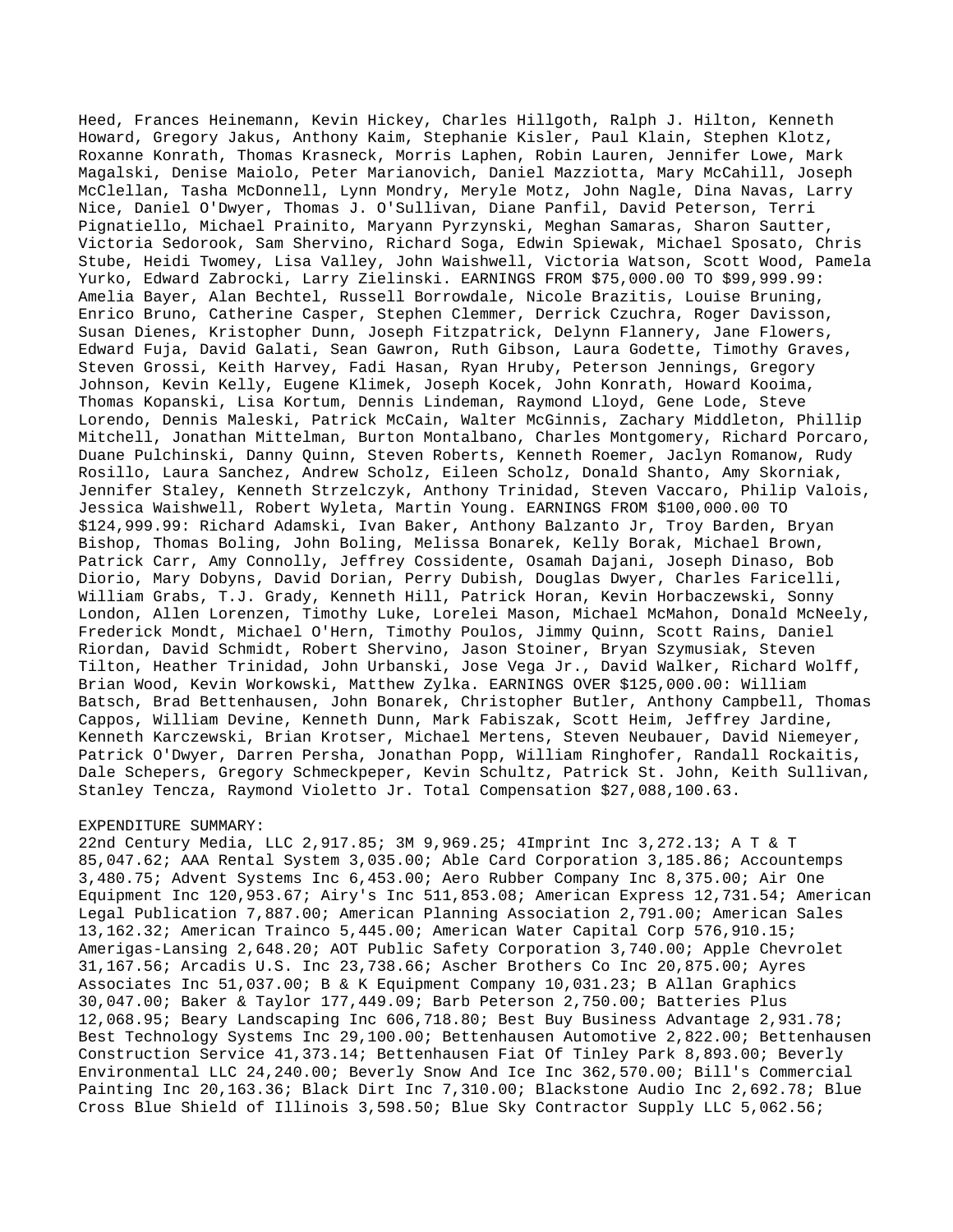Bradford Systems Corp 18,252.00; Braniff Communications Inc 6,355.00; Brodart Co 19,288.16; Brook Electrical Distribution 5,150.87; Bruno Galatte Landscape 22,278.00; Bruno's Tuckpointing Inc 10,285.00; BTI Tactical 3,456.96; Burton & Mayer Inc 7,411.00; Byte Sized Solutions LLC 9,775.00; C & M Pipe & Supply Co Inc 3,738.20; C.Acitelli Heating & Piping Contractors Inc 171,153.64; Call One 69,562.73; Capstone Press Inc 3,574.49; Carefree Lawn Sprinklers Inc 11,051.88; Cargill Inc 434,010.99; Carlin-Moran Landscape Inc 71,944.86; Cartegraph Systems Inc 18,720.00; Case Lots Inc 13,745.50; CCP Industries Inc 3,653.84; CDS Office Technologies 88,542.00; CDW Government Inc 105,254.81; Ced/Efengee 50,109.10; Center Point Large Print 2,621.94; Central Collision Of Tinley Park 31,923.45; Central Technology Inc 6,168.63; Cesar's Equipment 3,768.62; CFA Software Inc 6,000.00; Chandler Services 37,239.40; Chase Card Services 36,779.74; Chemical Pump Sales & Service 8,523.00; Chicago Cabinet Company 2,565.00; Chicago Communication LLC 234,555.00; Chicago Office Products Co 4,356.73; Chicago Parts & Sounds Ltd 20,123.08; Chicago Southland Convention & Visitors Bureau 222,426.11; Chicago State University 4,000.00; Chicago Title & Trust 205,000.00; Chicago White Sox 4,200.00; Children's Plus Inc 7,723.73; Chi-Town Harley-Davidson 5,716.76; Citrix Systems Inc 5,225.00; Civicplus 5,931.64; Clarence Davids & Company 24,545.00; Class C Solutions Group 10,090.66; Clear View Industries Inc 14,705.00; College Of Dupage 11,916.00; Comcast Cable 18,293.25; ComEd 193,467.47; Communication Zone Inc 49,465.00; Conney Safety Products, LLC 5,938.33; Conserv FS Inc 11,530.13; Constellation Newenergy Inc 351,056.63; Construction Concepts Of Illinois 7,650.00; Controlled Environmental Systems Inc 30,920.00; Cook County Recorder Of Deeds 4,710.00; Cook County Treasurer 39,100.92; Corenet Global 3,750.00; Cosmopolitan Bldg Serv Inc 38,577.00; CPS Human Resource Consulting 2,925.05; Creative Crafts Group LLC 3,275.00; Creative Product Sourcing Inc 12,811.26; Crossmark Printing Inc 90,408.40; CSR Roofing Contractors Inc 17,530.00; Currie Motors 763,172.77; Custom Tire Inc 5,879.50; D & B Power Associates Inc 10,191.00; D Construction 2,301,120.74; Daniel Riordan 2,836.52; Darvin Furniture 3,295.00; Dearborn National 26,829.64; Deborah Nowak Rapacz, 9,750.00; Decatur Electronics Inc 8,215.00; Dell Marketing LP 99,503.69; Demco Inc 4,342.69; Denler Inc 131,600.00; Designs 4 Interiors LLC 9,901.73; Dewberry Architects Inc 10,277.08; Dixon Engineering Inc 2,855.00; DN Tanks 8,500.00; Domain Corporation 3,150.00; Don Ellis dba Midwest Sounds 5,500.00; Donna Framke 4,149.17; Duke's Root Control Inc 3,413.73; Durkin Electric Co Inc 39,564.30; Dustcatchers Inc 5,426.21; E J Equipment Inc 60,742.24; Eagle Uniform Co Inc 29,310.03; Ebsco Information Services 16,154.37; Ecolab Pest Elimination Inc 6,571.79; Ehlers 28,308.75; EJ USA Inc 28,581.94; El Coco Mio 4,410.00; Element Graphics & Design Inc 10,396.61; Emergency Communications Network 9,593.90; Emergency Medical Products Inc 4,427.45; Emergency Vehicle Technologies 21,486.45; Enecon Corporation 6,145.00; Envirotest/Perry Labs Inc 5,632.50; Era-Valdivia Contractors Inc 655,110.50; ESRI 4,950.00; Evanced Solutions LLC 3,465.00; Eveready Welding Service 4,868.00; Evon's Trophies & Awards 13,978.21; Extra Space Storage 3,585.88; F.H. Paschen, S.N. Nielsen & Assoc LLC 216,176.03; Farr Associates Architecture 107,591.15; Findaway World LLC 4,509.15; Findzall Community Marketing 3,060.00; Fire Service Inc 8,153.86; Firedyne Engineering PC 32,307.32; First American Title Insurance Co 102,497.17; First Midwest Bank 10,680.00; Five Alarm Fire & Safety Equip 19,409.64; Flaherty & O'Hara PC 14,000.00; Fleetpride 8,238.79; FMP 10,722.21; Forest View Farms 6,370.00; Fountain Technologies Ltd 5,440.00; Fox Valley Fire & Safety Co 70,090.00; Frankfort Square Park District 8,500.00; Frazier Concrete Inc 95,098.50; Future Environmental Inc 3,440.00; G3 Solutions Inc 5,672.00; Gale Group 8,842.20; Gallagher Asphalt Corp 278,150.14; Galls 5,395.08; Gasvoda & Associates Inc 20,923.90; GECRB/Amazon 42,042.06; Geocon Professional Services LLC 37,851.02; Gerard & Roberts Construction Inc 11,800.00; Giant Maintenance & Restoration Inc 4,350.00; GIS Consortium 5,211.43; Glenbrook Group Inc 117,900.00; Global Emergency Products Inc 35,688.42; GovTempsUSA LLC 17,981.60; Grainger 15,191.89; Graphic Screen Printing 22,316.00; Gremley & Biedermann 3,700.00; Grove Masonry Maintenance 4,718.00; Hansen Door Inc 7,198.38; HD Supply Waterworks Ltd 239,726.00; Healthcare Service Corporation 203,726.25;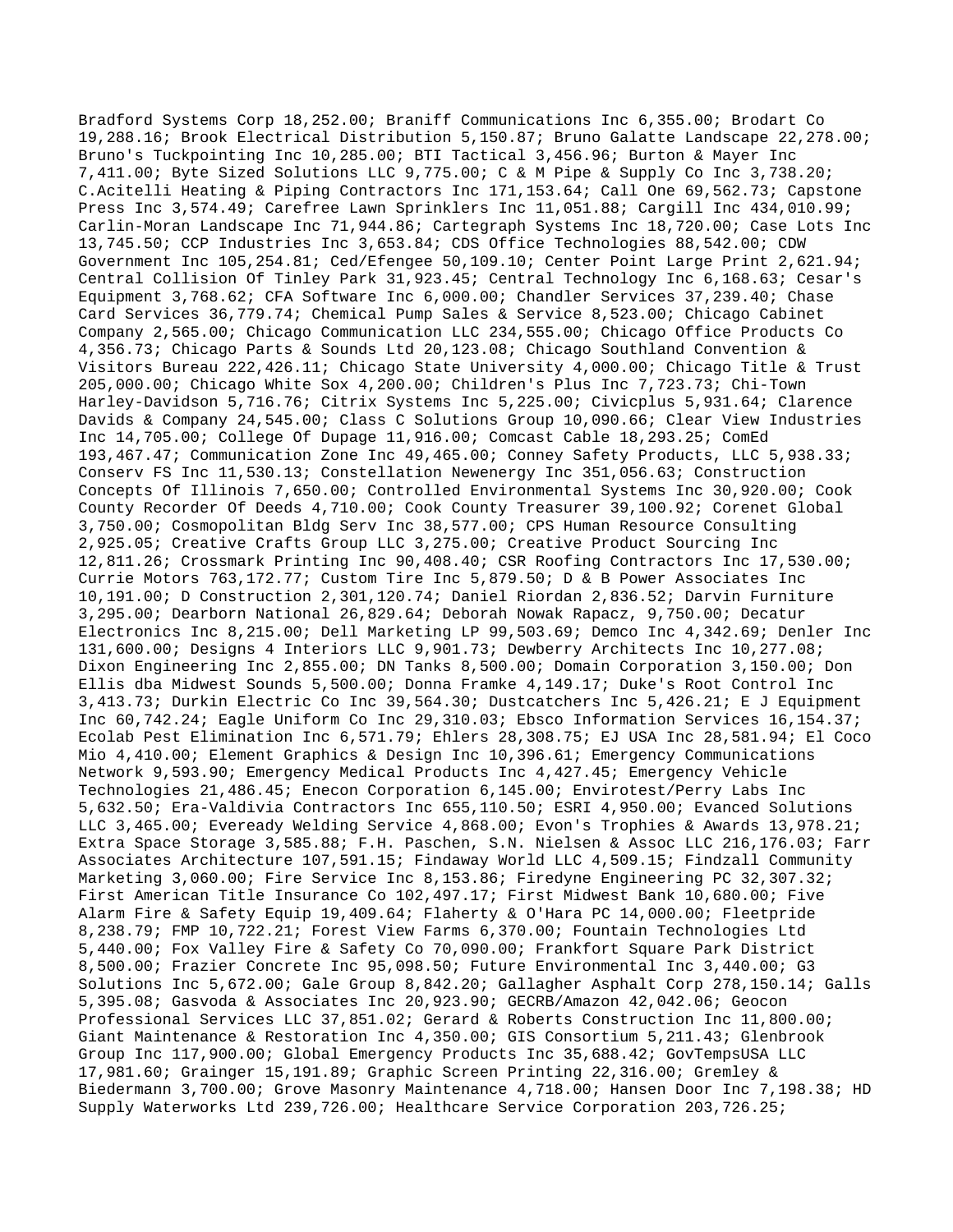Healthcare Service Corporation 4,007,695.44; Hewlett Packard Company 9,133.40; Hickory Creek Watershed Planning Group 5,000.00; Homer Industries 8,450.00; Homer Tree Care Inc 946,016.58; Hoosier Fire Equipment Inc 51,404.00; Hutchison, Anders & Hickey 8,650.00; IATAI 3,795.00; ICMA 68,099.00; Ideal Insurance Agency 9,024.00; IL Dept of Employment Security 2,889.40; Illini Construction Specialties Inc 5,256.46; Illinois Fire Chief's Assoc 7,075.00; Illinois Library Association 2,990.00; Illinois Municipal League 2,923.00; Illinois Municipal Retirement Fund 1,847,723.98; Illinois Secretary Of State 2,822.00; Illinois State Police 13,864.80; Illinois State Treasurer 8,000.00; Imaging Office Systems Inc 4,864.26; Imaging Systems Inc 39,909.29; Industrial Roofing Services 7,994.72; Infogroup 11,714.00; Ingalls Occupational Medicine 14,481.00; Ingram Library Services 44,151.98; Insituform Technologies LLC 231,557.10; Integrated Telecommunication Systems Inc 2,600.00; Integrity Sign Company 6,478.05; International Code Council Inc 18,619.00; International Imports LLC 71,202.10; Interstate Battery System 6,666.23; Irish Castle Paving Inc 4,000.00; IRMA 1,171,381.86; J.L. Adler Roofing & Sheet Metal Inc 34,354.73; J.M.D. Sox Outlet Inc 12,722.51; James Pitt dba Pitt Sewer Service 4,600.00; JBR Inc dba Fundways Of Illinois Inc 7,134.00; Jeff Graefen Development Inc 75,020.40; JLT Re North America Inc 7,202.00; John Boling 4,294.59; John Bonarek 4,357.80; John D. O'Malley 6,925.00; Joseph E. Lazzara Trust 5,000.00; Julie Inc 14,843.95; K Brothers Fence Inc 6,100.00; Kaisercomm 39,664.67; Kapco/Kent Adhesive 2,542.98; Kathleen W. Bono 3,580.00; Kiesler Police Supply 6,598.69; Kingsley Companies 4,413.23; Kirby School District #140 34,400.00; Klein, Thorpe & Jenkins, Ltd 742,442.69; Kurtz Ambulance Service Inc 552,052.64; Law Bulletin Publishing Co 5,000.00; Leads Online LLC 3,688.00; Learning Express LLC 4,257.00; Legat Architects Inc 30,046.24; Legends Photography 2,604.00; Lehigh Hanson 13,633.62; Lewis University 16,710.00; Lexipol LLC 3,200.00; Library Furniture International 34,589.00; Lindco Equipment Sales Inc 3,500.00; Lion Group Inc 3,907.00; Logical Technical Services 191,239.89; M & M Auto Glass & Upholstery Service 2,712.00; M.E. Simpson Company Inc 186,133.01; Majesty Maintenance Inc 31,545.05; Mango Languages 4,136.00; Map Automotive Of Chicago 5,887.18; Marking Specialists Corp 88,060.26; Mars Company 2,662.28; Martin Implement 4,231.88; Martin Whalen O.S. Inc 54,694.18; Maryann Papandrea, 4,450.26; Master Auto Supply, Ltd. 4,729.25; McGladrey LLP 72,600.00; Meade Electric Company Inc 15,148.09; Meckler Bulger Tilson 56,035.30; Menards 51,690.85; Meridian IT Inc 37,047.44; Metalmaster Roofmaster Inc 15,850.00; Metra 4,945.42; Metro Power Inc 19,533.64; Metropolitan Industries Inc 56,283.00; Metropolitan Water Reclamation District Of Greater Chicago 897,097.59; Michael F. Carroll 6,925.00; Michael J.Simpson 2,921.14; Michael Mertens 4,889.48; Michigan Rescue Concepts LLC 26,206.48; Microautomation Inc 25,167.00; Microsystems Inc 2,879.45; Mid Continent Construction Co 860,080.31; Midway III Construction Inc 4,639.00; Midwest Air Pro 3,413.30; Midwest Commercial Inc 51,049.00; Midwest Digital Corp 4,375.00; Midwest Tape 6,222.03; Mike's Pro P8ting 11,420.00; Mokena Fire Protection District 29,619.51; Monroe Truck Equipment Inc 2,939.08; Morgan Birge & Assoc Inc 3,220.00; Morningstar 3,528.00; Morrill & Associates P.C. 36,000.00; Motorola Solutions Inc 3,905.90; Multicultural Books & Videos 3,484.90; Municipal GIS Partners Inc 199,244.00; Municipal Services Consulting Inc 203,267.38; Murphy & Miller Inc 104,432.86; MVP Fire Systems Inc 4,300.00; MW Leasing Company LLC 39,832.86; Neofunds By Neopost 3,733.48; Netrix LLC 36,207.27; Neuco Inc 3,634.70; New Albertsons Inc 5,499.12; New Pig Corporation 3,828.77; Newsbank Inc 16,300.00; Nicor 38,924.30; Nogas Landscaping 6,695.00; Nology Interactive 3,600.00; North American Reptile Breeders 5,000.00; North East Multi-Reg Training 9,320.00; Northern Safety Co Inc 5,363.87; Northwestern University Center of Public Safety 12,745.00; Odelson & Sterk Ltd 17,801.00; Office Depot 3,226.22; Ollis Book Corporation 11,028.10; Olsson Roofing Company Inc 3,450.00; Omnitrend 3,999.00; Onsite Communications USA Inc 67,382.85; OpenEdge 9,943.50; Opto Solutions Inc 4,190.34; Oriental Trading Company Inc 2,797.31; Orion Safety Products 4,996.40; Orland Toyota 36,658.81; Otis Elevator Company 7,588.70; Outdoor Accents Inc 35,090.50; Overdrive Inc 16,777.97; Ozinga Materials Inc 10,560.00; Ozinga Ready Mix Concrete Inc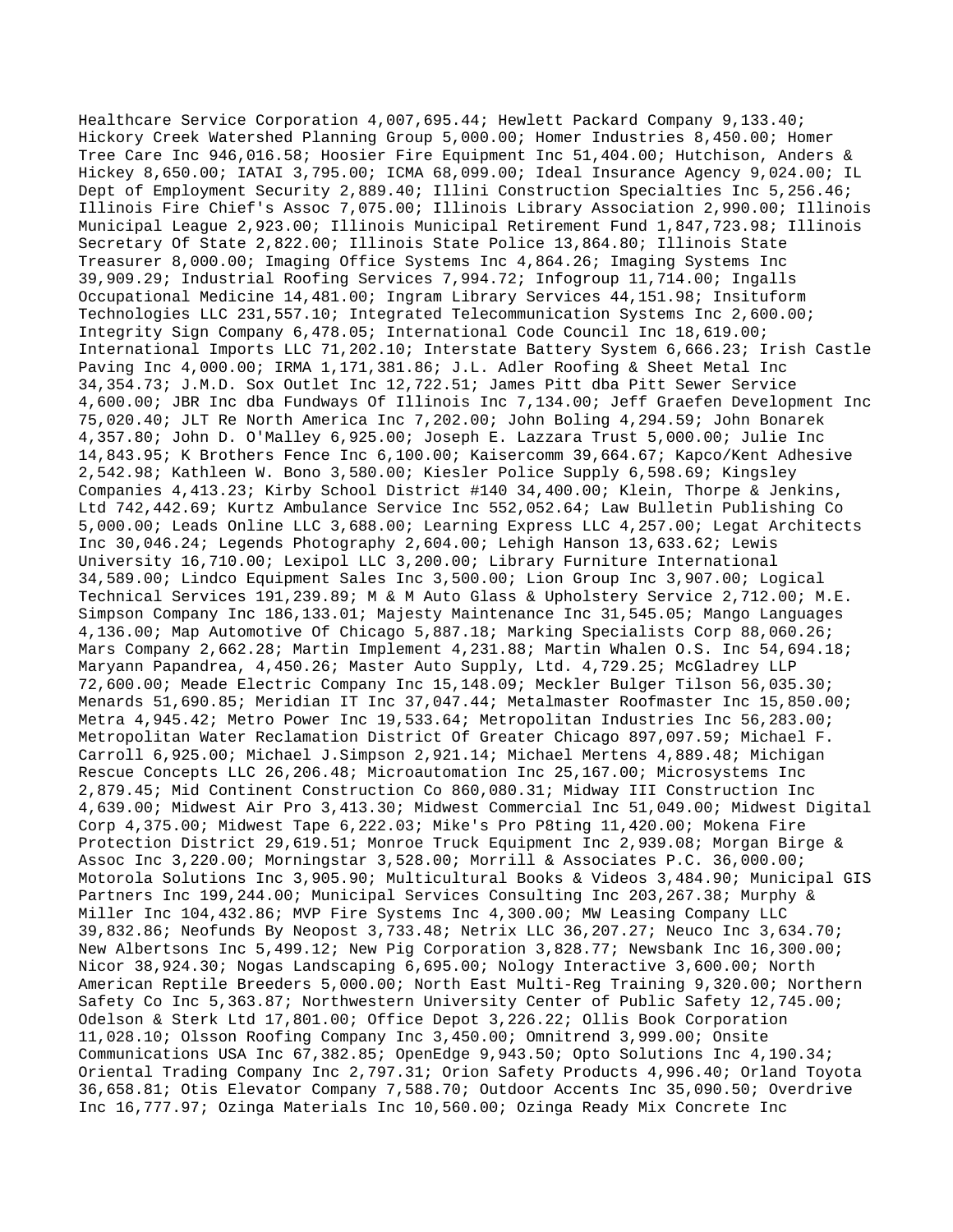3,148.50; P.A.W.S. 11,740.92; Pace Systems Inc 57,601.72; Panduit Corporation 103,884.00; Panduit Procurement Co LLC 4,580.81; Park Ace Hardware 6,657.94; Partytime HDO-Productions Inc 14,304.00; Pathfinder Vue-File Systems 6,318.45; Patten Industries Inc #774539 9,293.11; PayPros 18,567.36; PCS Industries 33,870.17; Pitney Bowes 5,768.40; Pitney Bowes Purchase Power 32,234.00; Pizzo & Associates Ltd 35,395.74; Pollardwater.com 4,100.00; Polonia Banquets Inc 4,568.65; Pomp's Tire Service Inc 35,539.99; Porter Lee Corporation 5,792.00; Postmaster US Post Office 58,759.55; Praxair/Gas Tech 2,845.38; Precision Cartridge Inc 13,549.50; Precision Control Systems Inc 14,990.00; Pro Parts Inc 15,882.37; Progressive Intelligence Technologies LLC 3,045.00; Promo Answers Inc 7,921.55; Promos 911 Inc 3,180.29; Pronger Smith Medical Building 2,542.15; Proquest 20,130.00; Quality Oil Inc 3,386.18; Quill Corporation 2,809.95; Ray O'Herron Co Inc 26,004.71; Ray's Auto Body 9,293.31; Reaching Across Illinois Library System 23,023.75; Recorded Books LLC 15,218.76; Red Wing Shoe Store 2,701.99; Regional Truck Equipment Co 24,650.07; Reliable Fire Equipment 3,534.80; Riccio Construction Corp. 378,351.00; Ridge Landscape Services LLC 219,434.75; Riverdale Body Shop 3,795.24; Roadsafe-Romeoville 12,632.90; Robinette Demolition Inc 14,068.70; Robinson Engineering Co Ltd 1,018,805.88; Rodney Emling dba Emling Canvas Products 6,300.00; Roger Brooks International Inc 7,000.00; Rollins Palumbo Creative 9,289.00; Romeoville Fire Academy 3,240.00; Rosenthal, Murphey, Coblentz & Donahue Law Offices 11,928.25; Ross Stores Inc #1633 9,349.10; Roy Zenere Trucking & Excavating Inc 96,173.00; Rush Truck Centers 315,281.23; Ryan Electrical Services Inc 103,259.15; Rydin Decal 9,178.26; Salina's Pasta & Pizza Inc 8,468.14; Sam's Club 8,391.09; Sam's Club Direct 34,198.41; Sandeno East Inc 10,099.87; Sans Institute 2,675.00; Saunoris 10,546.95; Schaaf Equipment Co Inc 3,298.06; Sean Patrick's Plumbing Co Inc 2,928.00; Selective Opportunities Inc 4,100.20; Service Sanitation Inc 9,789.55; Sexton Properties R.P. LLC 7,872.20; Sharp Mill Graphics Inc 3,837.51; Showcases 4,047.13; Sicalco Ltd 10,736.55; Signalscape 19,617.00; Silk Screen Express Inc 37,008.45; Sirchie Finger Print Labs 3,370.55; Site Design Group Ltd 269,726.27; Slate Rock Safety LLC 7,018.92; Smith Medical Partners LLC 5,023.20; South Suburban Mayors & Managers Assoc 60,226.64; Spectrum Contracting Corp 324,838.15; Speedway LLC 3,150.00; Spok Inc 23,739.19; SSWWA Membership 2,585.00; Standard Equipment Company 11,429.77; Staples Business Advantage 34,459.21; Staples Credit Plan 12,323.25; State of Illinois Treasurer 580,296.62; Steiner Electric Company 39,354.97; Stephen A. Laser Associates 14,300.00; Sternberg Lighting Inc 29,792.00; Steve Lorendo, 6,023.04; Stratus Technologies Ireland 16,272.00; Sub Trailer Hitch Inc 2,505.80; Suburban Laboratories Inc 3,717.50; Sungard Public Sector Inc 111,994.08; Sun-Times Media 16,065.94; Sutton Ford Inc/Fleet Sales 13,221.27; Swan 43,510.95; Symantec Corp. 3,391.00; Syska Hennessy Group Inc 6,000.00; Taser International 11,300.51; Tcf Equipment Finance 58,710.00; Tech-Design Services, LLC 4,647.00; Ted's Greenhouse Inc 5,368.11; Temperature Equipment Corp. 328,810.69; Tenco Excavating Inc 160,400.00; Tetra Tech Inc 130,372.92; The Gorman Group, Ltd. 14,000.00; The Trolley Car & Bus Company 4,390.00; Third District Fire Chief Assn 7,105.26; Thomas Boling 44,362.50; Thompson Elevator Inspection 17,367.00; Thomson Reuters-West Pymnt Ctr 4,707.73; Thyssenkrupp Elevator  $4,322.99$ ; Timothy W Sharpe  $5,600.00$ ; Tinley Park - Park District  $37,391.05$ ; Tinley Park Hotel & Convention Ctr LLC 46,291.81; Tinley Park Kitchen & Bath 14,062.52; Tinley Park/Nu Way Disposal 21,618.50; Today's Business Solutions 5,218.00; Total Administrative Serv.Corp 2,722.50; Total Automation Concepts Inc 55,626.92; Total Parking Solutions Inc 11,758.00; Trace Ambulance Service Inc 221,567.22; Track 'N Trap 8,200.00; Traffic Control & Protection 12,456.40; Trane 12,469.06; Tribune Publishing Company 5,180.14; Tri-Electronics Inc 7,585.34; Trihedral Engineering Limited 3,107.24; Tri-River Police Training Region Inc 2,600.00; TRL Tire Service Corp 3,166.48; Trugreen Processing Center 41,838.00; Tru-Link Fence 5,335.00; Twin Oaks Landscaping Inc 45,636.00; Tyler Technologies Inc 159,609.96; U.S. Bank Equipment Finance 9,158.52; U.S. Conference Of Mayors 5,269.00; UGN Inc 7,500.00; Underground Pipe & Valve Co 21,262.14; United Healthcare AARP 22,894.79; United Healthcare AARP 20,789.10; United Methodist Church 14,400.00;